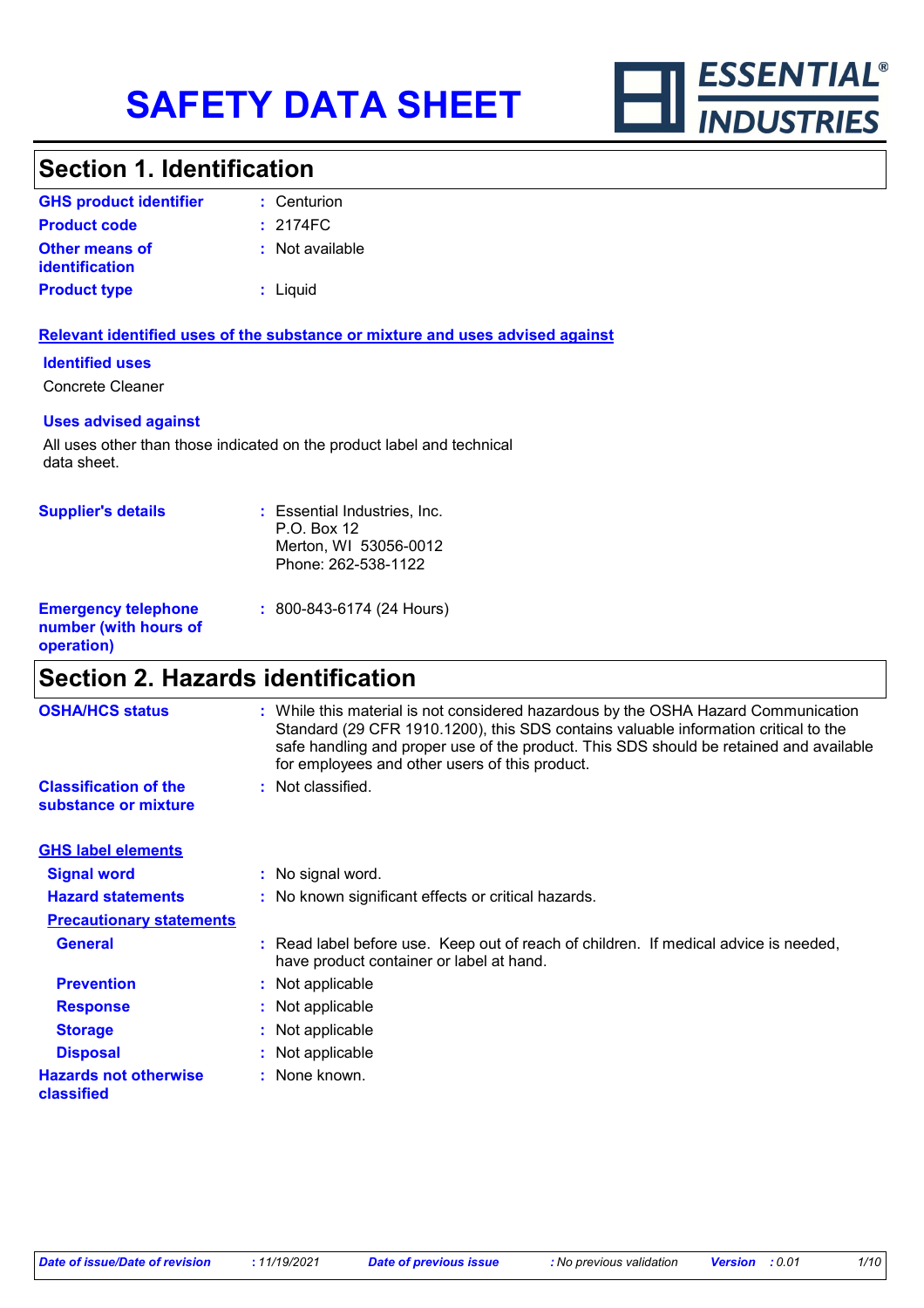### **Section 3. Composition/information on ingredients**

#### **Substance/mixture :**

: Mixture

| <b>Ingredient name</b>                      | $\frac{1}{2}$ | <b>CAS number</b> |
|---------------------------------------------|---------------|-------------------|
| l tetrasodium ethvlene diamine tetraacetate | .≤5           | 64-02-8           |
| Alcohols, C12-15, ethoxylated               | 5≥،           | 68131-39-5        |

Any concentration shown as a range is to protect confidentiality or is due to batch variation.

**There are no additional ingredients present which, within the current knowledge of the supplier and in the concentrations applicable, are classified as hazardous to health or the environment and hence require reporting in this section.**

**Occupational exposure limits, if available, are listed in Section 8.**

### **Section 4. First aid measures**

#### **Description of necessary first aid measures**

| Eye contact         | : Immediately flush eyes with plenty of water, occasionally lifting the upper and lower<br>eyelids. Check for and remove any contact lenses. Get medical attention if irritation<br>occurs.                                                                                                                                                            |
|---------------------|--------------------------------------------------------------------------------------------------------------------------------------------------------------------------------------------------------------------------------------------------------------------------------------------------------------------------------------------------------|
| <b>Inhalation</b>   | : Remove victim to fresh air and keep at rest in a position comfortable for breathing. Get<br>medical attention if symptoms occur. In case of inhalation of decomposition products in<br>a fire, symptoms may be delayed. The exposed person may need to be kept under<br>medical surveillance for 48 hours.                                           |
| <b>Skin contact</b> | : Flush contaminated skin with plenty of water. Remove contaminated clothing and<br>shoes. Get medical attention if symptoms occur.                                                                                                                                                                                                                    |
| <b>Ingestion</b>    | : Wash out mouth with water. Remove victim to fresh air and keep at rest in a position<br>comfortable for breathing. If material has been swallowed and the exposed person is<br>conscious, give small quantities of water to drink. Do not induce vomiting unless<br>directed to do so by medical personnel. Get medical attention if symptoms occur. |

#### **Most important symptoms/effects, acute and delayed**

| <b>Potential acute health effects</b> |                                                                                             |
|---------------------------------------|---------------------------------------------------------------------------------------------|
| <b>Eye contact</b>                    | : No known significant effects or critical hazards.                                         |
| <b>Inhalation</b>                     | : No known significant effects or critical hazards.                                         |
| <b>Skin contact</b>                   | : No known significant effects or critical hazards.                                         |
| <b>Ingestion</b>                      | : No known significant effects or critical hazards.                                         |
| <b>Over-exposure signs/symptoms</b>   |                                                                                             |
| Eye contact                           | : No specific data.                                                                         |
| <b>Inhalation</b>                     | : No specific data.                                                                         |
| <b>Skin contact</b>                   | : No specific data.                                                                         |
| <b>Ingestion</b>                      | : No specific data.                                                                         |
|                                       |                                                                                             |
|                                       | <u>Indication of immediate medical attention and special treatment needed, if necessary</u> |

| <b>Notes to physician</b>         | : In case of inhalation of decomposition products in a fire, symptoms may be delayed.<br>The exposed person may need to be kept under medical surveillance for 48 hours. |  |
|-----------------------------------|--------------------------------------------------------------------------------------------------------------------------------------------------------------------------|--|
| <b>Specific treatments</b>        | : No specific treatment.                                                                                                                                                 |  |
| <b>Protection of first-aiders</b> | : No action shall be taken involving any personal risk or without suitable training.                                                                                     |  |

#### **See toxicological information (Section 11)**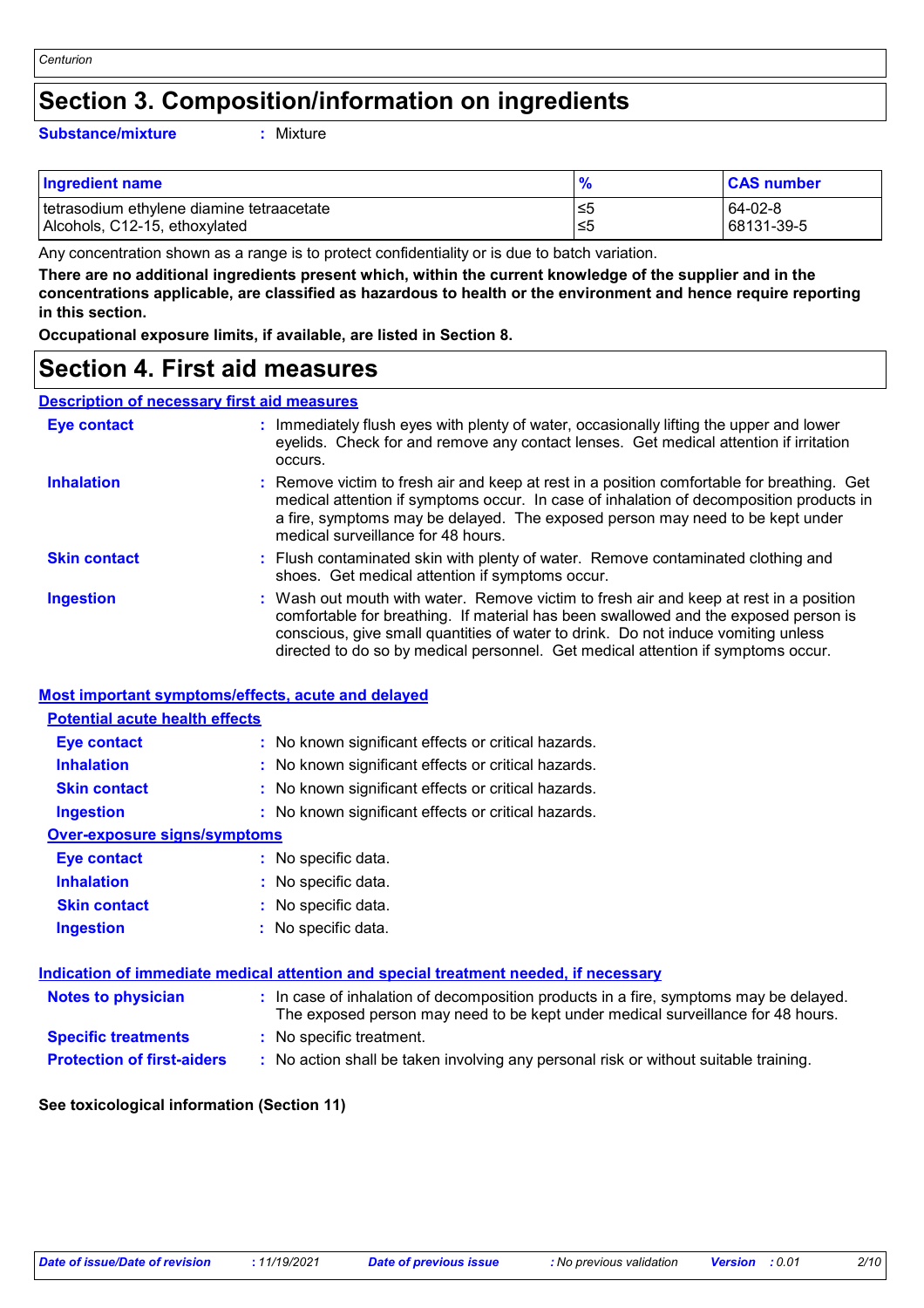# **Section 5. Fire-fighting measures**

| <b>Extinguishing media</b>                               |                                                                                                                                                                                                     |
|----------------------------------------------------------|-----------------------------------------------------------------------------------------------------------------------------------------------------------------------------------------------------|
| <b>Suitable extinguishing</b><br>media                   | : Use an extinguishing agent suitable for the surrounding fire.                                                                                                                                     |
| <b>Unsuitable extinguishing</b><br>media                 | : None known.                                                                                                                                                                                       |
| <b>Specific hazards arising</b><br>from the chemical     | : In a fire or if heated, a pressure increase will occur and the container may burst.                                                                                                               |
| <b>Hazardous thermal</b><br>decomposition products       | Decomposition products may include the following materials:<br>carbon dioxide<br>carbon monoxide<br>nitrogen oxides<br>sulfur oxides<br>metal oxide/oxides                                          |
| <b>Special protective actions</b><br>for fire-fighters   | : Promptly isolate the scene by removing all persons from the vicinity of the incident if<br>there is a fire. No action shall be taken involving any personal risk or without suitable<br>training. |
| <b>Special protective</b><br>equipment for fire-fighters | Fire-fighters should wear appropriate protective equipment and self-contained breathing<br>apparatus (SCBA) with a full face-piece operated in positive pressure mode.                              |

# **Section 6. Accidental release measures**

|                                                              | <b>Personal precautions, protective equipment and emergency procedures</b>                                                                                                                                                                                                                                                                                                                                                                                                                                                                                                                 |
|--------------------------------------------------------------|--------------------------------------------------------------------------------------------------------------------------------------------------------------------------------------------------------------------------------------------------------------------------------------------------------------------------------------------------------------------------------------------------------------------------------------------------------------------------------------------------------------------------------------------------------------------------------------------|
| For non-emergency<br>personnel                               | : No action shall be taken involving any personal risk or without suitable training.<br>Evacuate surrounding areas. Keep unnecessary and unprotected personnel from<br>entering. Do not touch or walk through spilled material. Put on appropriate personal<br>protective equipment.                                                                                                                                                                                                                                                                                                       |
| For emergency responders :                                   | If specialized clothing is required to deal with the spillage, take note of any information in<br>Section 8 on suitable and unsuitable materials. See also the information in "For non-<br>emergency personnel".                                                                                                                                                                                                                                                                                                                                                                           |
| <b>Environmental precautions</b>                             | : Avoid dispersal of spilled material and runoff and contact with soil, waterways, drains<br>and sewers. Inform the relevant authorities if the product has caused environmental<br>pollution (sewers, waterways, soil or air).                                                                                                                                                                                                                                                                                                                                                            |
| <b>Methods and materials for containment and cleaning up</b> |                                                                                                                                                                                                                                                                                                                                                                                                                                                                                                                                                                                            |
| <b>Small spill</b>                                           | : Stop leak if without risk. Move containers from spill area. Dilute with water and mop up<br>if water-soluble. Alternatively, or if water-insoluble, absorb with an inert dry material and<br>place in an appropriate waste disposal container. Dispose of via a licensed waste<br>disposal contractor.                                                                                                                                                                                                                                                                                   |
| <b>Large spill</b>                                           | : Stop leak if without risk. Move containers from spill area. Prevent entry into sewers,<br>water courses, basements or confined areas. Wash spillages into an effluent treatment<br>plant or proceed as follows. Contain and collect spillage with non-combustible,<br>absorbent material e.g. sand, earth, vermiculite or diatomaceous earth and place in<br>container for disposal according to local regulations (see Section 13). Dispose of via a<br>licensed waste disposal contractor. Note: see Section 1 for emergency contact<br>information and Section 13 for waste disposal. |

# **Section 7. Handling and storage**

#### **Precautions for safe handling**

| <b>Advice on general</b><br>occupational hygiene | : Eating, drinking and smoking should be prohibited in areas where this material is<br>handled, stored and processed. Workers should wash hands and face before eating,<br>drinking and smoking. Remove contaminated clothing and protective equipment before<br>entering eating areas. See also Section 8 for additional information on hygiene<br>measures. |
|--------------------------------------------------|---------------------------------------------------------------------------------------------------------------------------------------------------------------------------------------------------------------------------------------------------------------------------------------------------------------------------------------------------------------|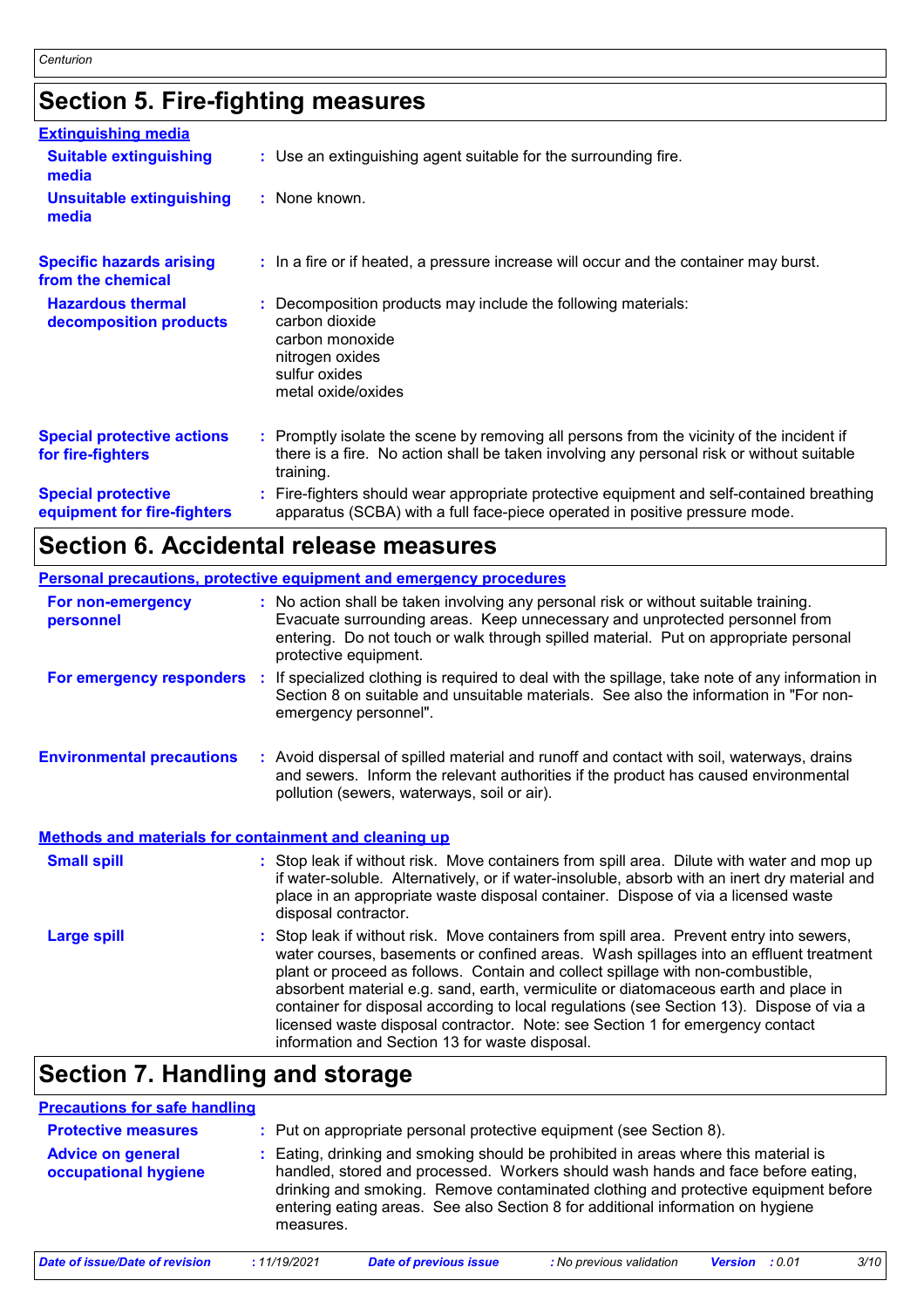# **Section 7. Handling and storage**

| <b>Conditions for safe storage,</b> | : Store in accordance with local regulations. Store in original container protected from                                                                                     |
|-------------------------------------|------------------------------------------------------------------------------------------------------------------------------------------------------------------------------|
| including any                       | direct sunlight in a dry, cool and well-ventilated area, away from incompatible materials                                                                                    |
| <b>incompatibilities</b>            | and food and drink. Keep container tightly closed and sealed until ready for use.                                                                                            |
|                                     | Containers that have been opened must be carefully resealed and kept upright to                                                                                              |
|                                     | prevent leakage. Do not store in unlabeled containers. Use appropriate containment to<br>avoid environmental contamination. See Section 10 for incompatible materials before |
|                                     | handling or use.                                                                                                                                                             |

# **Section 8. Exposure controls/personal protection**

#### **Control parameters**

#### **Occupational exposure limits**

| <b>Ingredient name</b>                    | <b>Exposure limits</b> |
|-------------------------------------------|------------------------|
| tetrasodium ethylene diamine tetraacetate | INone.                 |
| Alcohols, C12-15, ethoxylated             | None.                  |

| <b>Appropriate engineering</b><br>controls | : Good general ventilation should be sufficient to control worker exposure to airborne<br>contaminants.                                                                                                                                                                                                                                                                                           |
|--------------------------------------------|---------------------------------------------------------------------------------------------------------------------------------------------------------------------------------------------------------------------------------------------------------------------------------------------------------------------------------------------------------------------------------------------------|
| <b>Environmental exposure</b><br>controls  | Emissions from ventilation or work process equipment should be checked to ensure<br>they comply with the requirements of environmental protection legislation. In some<br>cases, fume scrubbers, filters or engineering modifications to the process equipment<br>will be necessary to reduce emissions to acceptable levels.                                                                     |
| <b>Individual protection measures</b>      |                                                                                                                                                                                                                                                                                                                                                                                                   |
| <b>Hygiene measures</b>                    | : Wash hands, forearms and face thoroughly after handling chemical products, before<br>eating, smoking and using the lavatory and at the end of the working period.<br>Appropriate techniques should be used to remove potentially contaminated clothing.<br>Wash contaminated clothing before reusing. Ensure that eyewash stations and safety<br>showers are close to the workstation location. |
| <b>Eye/face protection</b>                 | : Safety eyewear complying with an approved standard should be used when a risk<br>assessment indicates this is necessary to avoid exposure to liquid splashes, mists,<br>gases or dusts. If contact is possible, the following protection should be worn, unless<br>the assessment indicates a higher degree of protection: safety glasses with side-<br>shields.                                |
| <b>Skin protection</b>                     |                                                                                                                                                                                                                                                                                                                                                                                                   |
| <b>Hand protection</b>                     | : Chemical-resistant, impervious gloves complying with an approved standard should be<br>worn at all times when handling chemical products if a risk assessment indicates this is<br>necessary.                                                                                                                                                                                                   |
| <b>Body protection</b>                     | Personal protective equipment for the body should be selected based on the task being<br>performed and the risks involved and should be approved by a specialist before<br>handling this product.                                                                                                                                                                                                 |
| <b>Other skin protection</b>               | Appropriate footwear and any additional skin protection measures should be selected<br>based on the task being performed and the risks involved and should be approved by a<br>specialist before handling this product.                                                                                                                                                                           |
| <b>Respiratory protection</b>              | Based on the hazard and potential for exposure, select a respirator that meets the<br>appropriate standard or certification. Respirators must be used according to a<br>respiratory protection program to ensure proper fitting, training, and other important<br>aspects of use.                                                                                                                 |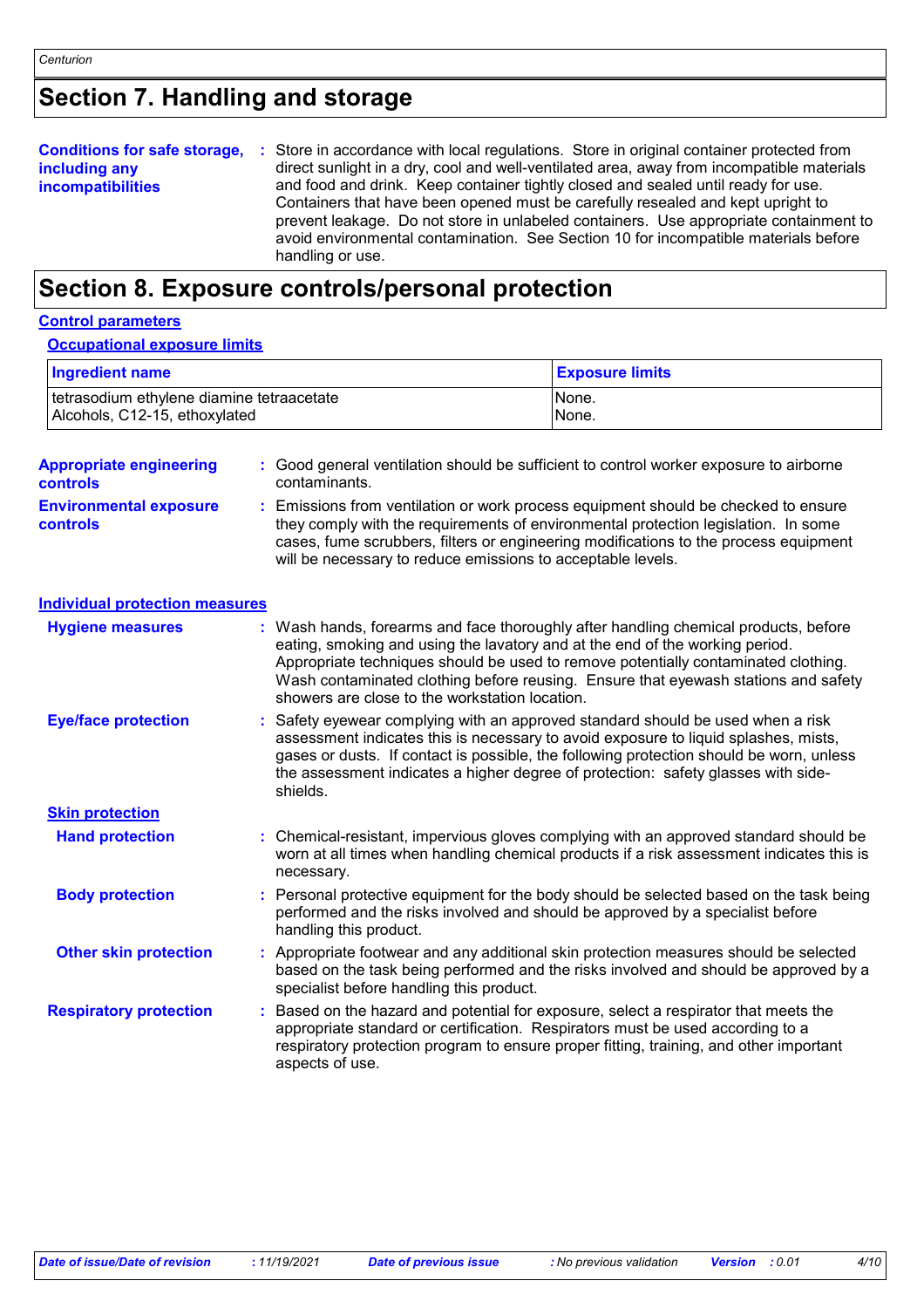# **Section 9. Physical and chemical properties**

| <b>Appearance</b>                                 |                                           |
|---------------------------------------------------|-------------------------------------------|
| <b>Physical state</b>                             | : Liquid                                  |
| <b>Color</b>                                      | : Light Blue                              |
| <b>Odor</b>                                       | : Citrus                                  |
| <b>Odor threshold</b>                             | : Not available                           |
| pH                                                | $: 10.4$ to 11.4                          |
| <b>Melting point</b>                              | : $0^{\circ}$ C (32 $^{\circ}$ F)         |
| <b>Boiling point</b>                              | : $100^{\circ}$ C (212 $^{\circ}$ F)      |
| <b>Flash point</b>                                | : Closed cup: >93.334°C (>200°F)          |
| <b>Evaporation rate</b>                           | : Not available                           |
| <b>Flammability (solid, gas)</b>                  | : Not available                           |
| Lower and upper explosive<br>(flammable) limits   | : Not available                           |
| <b>Vapor pressure</b>                             | $:$ <4 kPa (<30 mm Hg) [room temperature] |
| <b>Vapor density</b>                              | : $<$ 1 [Air = 1]                         |
| <b>Relative density</b>                           | : $1.04$ g/cm <sup>3</sup>                |
| <b>Solubility</b>                                 | : Not available                           |
| <b>Partition coefficient: n-</b><br>octanol/water | : Not available                           |
| <b>Auto-ignition temperature</b>                  | : Not available                           |
| <b>Decomposition temperature</b>                  | : Not available                           |
| <b>Viscosity</b>                                  | : Not available                           |
| <b>VOC content</b>                                | $: 1\%$                                   |

### **Section 10. Stability and reactivity**

| <b>Reactivity</b>                                   | : No specific test data related to reactivity available for this product or its ingredients.              |
|-----------------------------------------------------|-----------------------------------------------------------------------------------------------------------|
| <b>Chemical stability</b>                           | : The product is stable.                                                                                  |
| <b>Possibility of hazardous</b><br><b>reactions</b> | : Under normal conditions of storage and use, hazardous reactions will not occur.                         |
| <b>Conditions to avoid</b>                          | : No specific data.                                                                                       |
| <b>Incompatible materials</b>                       | : No specific data.                                                                                       |
| <b>Hazardous decomposition</b><br>products          | : Under normal conditions of storage and use, hazardous decomposition products should<br>not be produced. |

### **Section 11. Toxicological information**

### **Information on toxicological effects**

| <b>Acute toxicity</b>                                      |               |                |             |                 |
|------------------------------------------------------------|---------------|----------------|-------------|-----------------|
| <b>Product/ingredient name</b>                             | <b>Result</b> | <b>Species</b> | <b>Dose</b> | <b>Exposure</b> |
| tetrasodium ethylene diamine   LD50 Oral<br>l tetraacetate |               | Rat            | $10$ g/kg   |                 |
| Alcohols, C12-15, ethoxylated LD50 Oral                    |               | Rat            | $2$ g/kg    |                 |

#### **Irritation/Corrosion**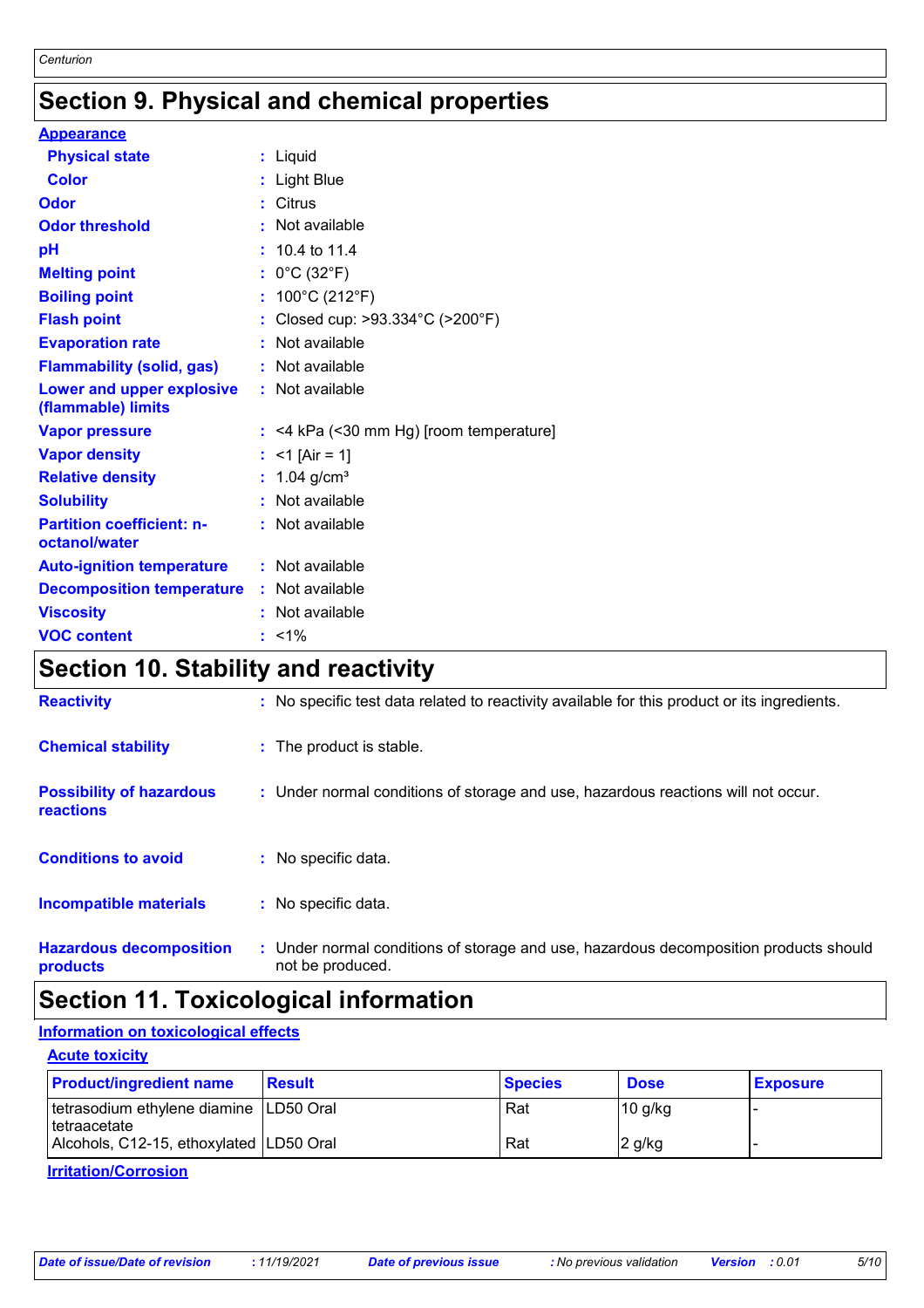# **Section 11. Toxicological information**

| <b>Product/ingredient name</b>                          | <b>Result</b>            | <b>Species</b> | <b>Score</b> | <b>Exposure</b>     | <b>Observation</b> |
|---------------------------------------------------------|--------------------------|----------------|--------------|---------------------|--------------------|
| tetrasodium ethylene diamine   Eyes - Moderate irritant |                          | Rabbit         |              | 24 hours 100        |                    |
| l tetraacetate                                          | Skin - Moderate irritant | Rabbit         |              | mg<br>124 hours 500 |                    |
|                                                         |                          |                |              | mg                  |                    |

### **Sensitization**

Not available

### **Mutagenicity**

Not available

#### **Carcinogenicity**

Not available

#### **Reproductive toxicity**

Not available

### **Teratogenicity**

Not available

#### **Specific target organ toxicity (single exposure)**

Not available

#### **Specific target organ toxicity (repeated exposure)**

Not available

#### **Aspiration hazard**

Not available

| <b>Information on the likely</b><br>routes of exposure | : Not available |  |
|--------------------------------------------------------|-----------------|--|
|                                                        |                 |  |

#### **Potential acute health effects**

| Eye contact         | : No known significant effects or critical hazards. |
|---------------------|-----------------------------------------------------|
| <b>Inhalation</b>   | : No known significant effects or critical hazards. |
| <b>Skin contact</b> | : No known significant effects or critical hazards. |
| <b>Ingestion</b>    | : No known significant effects or critical hazards. |

### **Symptoms related to the physical, chemical and toxicological characteristics**

| <b>Eye contact</b>  | : No specific data. |
|---------------------|---------------------|
| <b>Inhalation</b>   | : No specific data. |
| <b>Skin contact</b> | : No specific data. |
| <b>Ingestion</b>    | : No specific data. |

#### **Delayed and immediate effects and also chronic effects from short and long term exposure**

| <b>Short term exposure</b>                       |                   |
|--------------------------------------------------|-------------------|
| <b>Potential immediate</b><br>effects            | $:$ Not available |
| <b>Potential delayed effects</b>                 | : Not available   |
| Long term exposure                               |                   |
| <b>Potential immediate</b><br>effects            | $:$ Not available |
| <b>Potential delayed effects : Not available</b> |                   |
| <b>Potential chronic health effects</b>          |                   |
| Not available                                    |                   |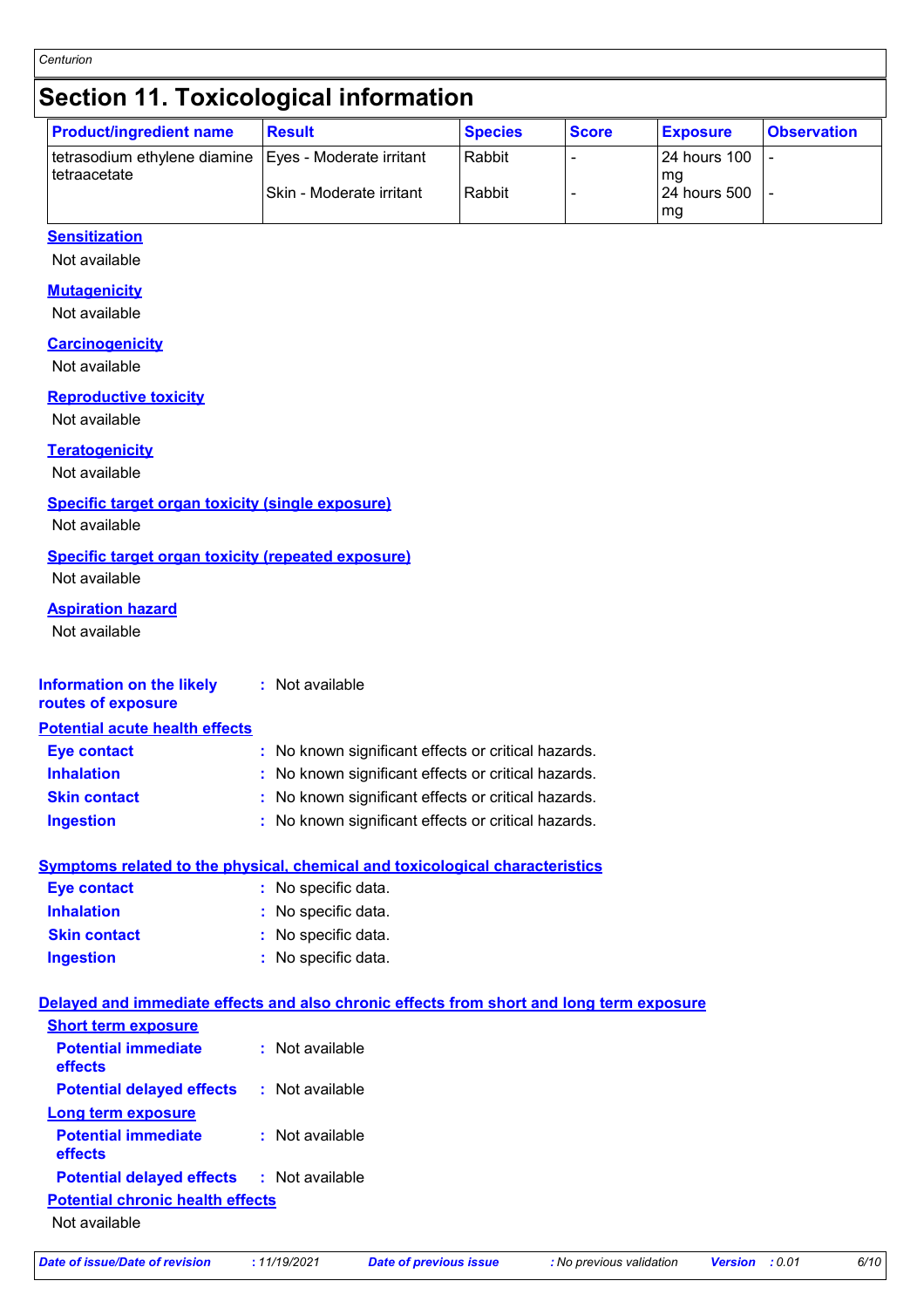# **Section 11. Toxicological information**

| <b>General</b>               | : No known significant effects or critical hazards. |
|------------------------------|-----------------------------------------------------|
| <b>Carcinogenicity</b>       | : No known significant effects or critical hazards. |
| <b>Mutagenicity</b>          | : No known significant effects or critical hazards. |
| <b>Teratogenicity</b>        | : No known significant effects or critical hazards. |
| <b>Developmental effects</b> | : No known significant effects or critical hazards. |
| <b>Fertility effects</b>     | : No known significant effects or critical hazards. |

### **Numerical measures of toxicity**

| <b>Acute toxicity estimates</b> |  |
|---------------------------------|--|
|                                 |  |

| <b>Route</b> | <b>ATE value</b> |
|--------------|------------------|
| Oral         | 57142.86 mg/kg   |

## **Section 12. Ecological information**

| <b>Toxicity</b>                              |                                    |                                               |                 |  |
|----------------------------------------------|------------------------------------|-----------------------------------------------|-----------------|--|
| <b>Product/ingredient name</b>               | <b>Result</b>                      | <b>Species</b>                                | <b>Exposure</b> |  |
| tetrasodium ethylene diamine<br>tetraacetate | Acute LC50 486000 µg/l Fresh water | Fish - Lepomis macrochirus                    | 96 hours        |  |
| Alcohols, C12-15, ethoxylated                | Acute EC50 0.7 mg/l Fresh water    | Algae - Pseudokirchneriella<br>subcapitata    | 96 hours        |  |
|                                              | Acute EC50 0.39 mg/l Fresh water   | Crustaceans - Ceriodaphnia<br>dubia - Neonate | 48 hours        |  |
|                                              | Acute EC50 302 µg/l Fresh water    | Daphnia - Daphnia magna -<br>Neonate          | 48 hours        |  |
|                                              | Acute LC50 1400 µg/l Fresh water   | Fish - Pimephales promelas                    | 96 hours        |  |
|                                              | Chronic NOEC 1 mg/l Fresh water    | Algae - Pseudokirchneriella<br>subcapitata    | 96 hours        |  |
|                                              | Chronic NOEC 83 µg/l Fresh water   | Daphnia - Daphnia magna -<br>Neonate          | 21 days         |  |

### **Persistence and degradability**

| <b>Product/ingredient name</b>       | <b>Test</b>              | <b>Result</b>               |                   | <b>Dose</b> | <b>Inoculum</b>  |
|--------------------------------------|--------------------------|-----------------------------|-------------------|-------------|------------------|
| Alcohols, C12-15, ethoxylated   OECD |                          | $ 60\%$ - Readily - 28 days |                   |             |                  |
| <b>Product/ingredient name</b>       | <b>Aquatic half-life</b> |                             | <b>Photolysis</b> |             | Biodegradability |
| Alcohols, C12-15, ethoxylated   -    |                          |                             |                   |             | Readily          |

#### **Bioaccumulative potential**

| <b>Product/ingredient name</b>                        | LogP <sub>ow</sub> | <b>BCF</b> | <b>Potential</b> |
|-------------------------------------------------------|--------------------|------------|------------------|
| tetrasodium ethylene diamine   5.01<br>I tetraacetate |                    | 1.8        | low              |
| Alcohols, C12-15, ethoxylated 2.03 to 6.24            |                    |            | high             |

### **Mobility in soil**

| <b>Soil/water partition</b>    | : Not available |
|--------------------------------|-----------------|
| coefficient (K <sub>oc</sub> ) |                 |

**Other adverse effects** : No known significant effects or critical hazards.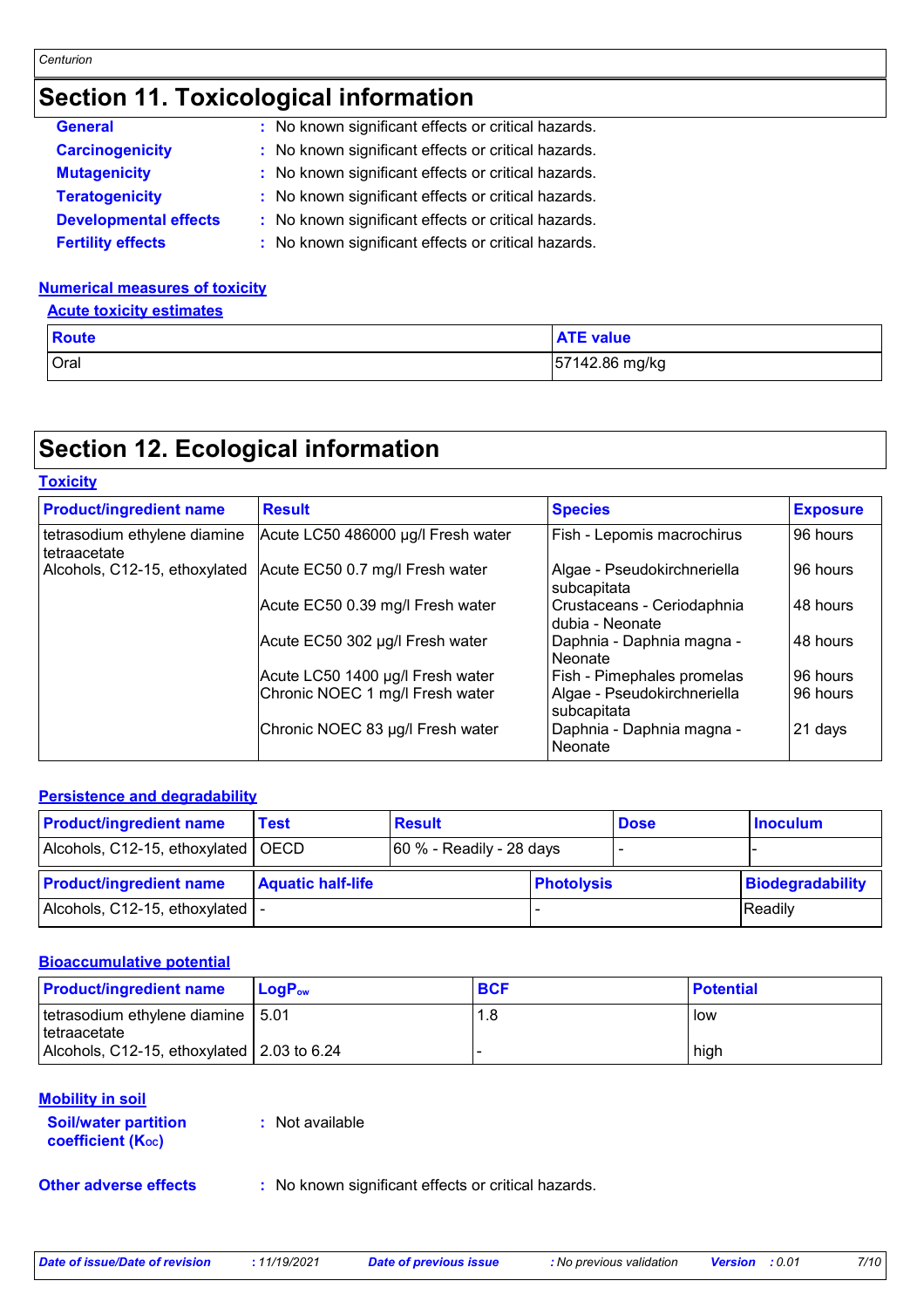### **Section 13. Disposal considerations**

|  | <b>Disposal methods</b> |
|--|-------------------------|
|  |                         |

The generation of waste should be avoided or minimized wherever possible. Disposal **Disposal methods :** of this product, solutions and any by-products should at all times comply with the requirements of environmental protection and waste disposal legislation and any regional local authority requirements. Dispose of surplus and non-recyclable products via a licensed waste disposal contractor. Waste should not be disposed of untreated to the sewer unless fully compliant with the requirements of all authorities with jurisdiction. Waste packaging should be recycled. Incineration or landfill should only be considered when recycling is not feasible. This material and its container must be disposed of in a safe way. Empty containers or liners may retain some product residues. Avoid dispersal of spilled material and runoff and contact with soil, waterways, drains and sewers.

### **Section 14. Transport information**

|                                      | <b>DOT Classification</b> | <b>IMDG</b>   | <b>IATA</b>   |
|--------------------------------------|---------------------------|---------------|---------------|
| <b>UN number</b>                     | Not regulated             | Not regulated | Not regulated |
| <b>UN proper</b><br>shipping name    | $\overline{\phantom{a}}$  |               |               |
| <b>Transport</b><br>hazard class(es) |                           |               |               |
| <b>Packing group</b>                 | $\blacksquare$            |               |               |
| <b>Environmental</b><br>hazards      | No.                       | No.           | No.           |

**Additional information**

**Special precautions for user Transport within user's premises:** always transport in closed containers that are **:** upright and secure. Ensure that persons transporting the product know what to do in the event of an accident or spillage.

**Transport in bulk according :** Not available

**to IMO instruments**

### **Section 15. Regulatory information**

### **U.S. Federal regulations**

| <b>Clean Air Act Section 112 : Not listed</b> |                  |  |
|-----------------------------------------------|------------------|--|
| (b) Hazardous Air                             |                  |  |
| <b>Pollutants (HAPs)</b>                      |                  |  |
| <b>SARA 311/312</b>                           |                  |  |
| <b>Classification</b>                         | : Not applicable |  |
| <b>Composition/information on ingredients</b> |                  |  |

| <b>Name</b>                   | $\frac{9}{6}$ | <b>Classification</b>               |
|-------------------------------|---------------|-------------------------------------|
| tetrasodium ethylene diamine  | ו≥ا           | <b>COMBUSTIBLE DUSTS</b>            |
| <b>I</b> tetraacetate         |               | <b>SKIN IRRITATION - Category 2</b> |
|                               |               | <b>EYE IRRITATION - Category 2A</b> |
| Alcohols, C12-15, ethoxylated | ו≥ا           | ACUTE TOXICITY (oral) - Category 4  |

#### **Inventory list**

**CANADA INVENTORY (DSL)**

**:** All components are listed or exempted.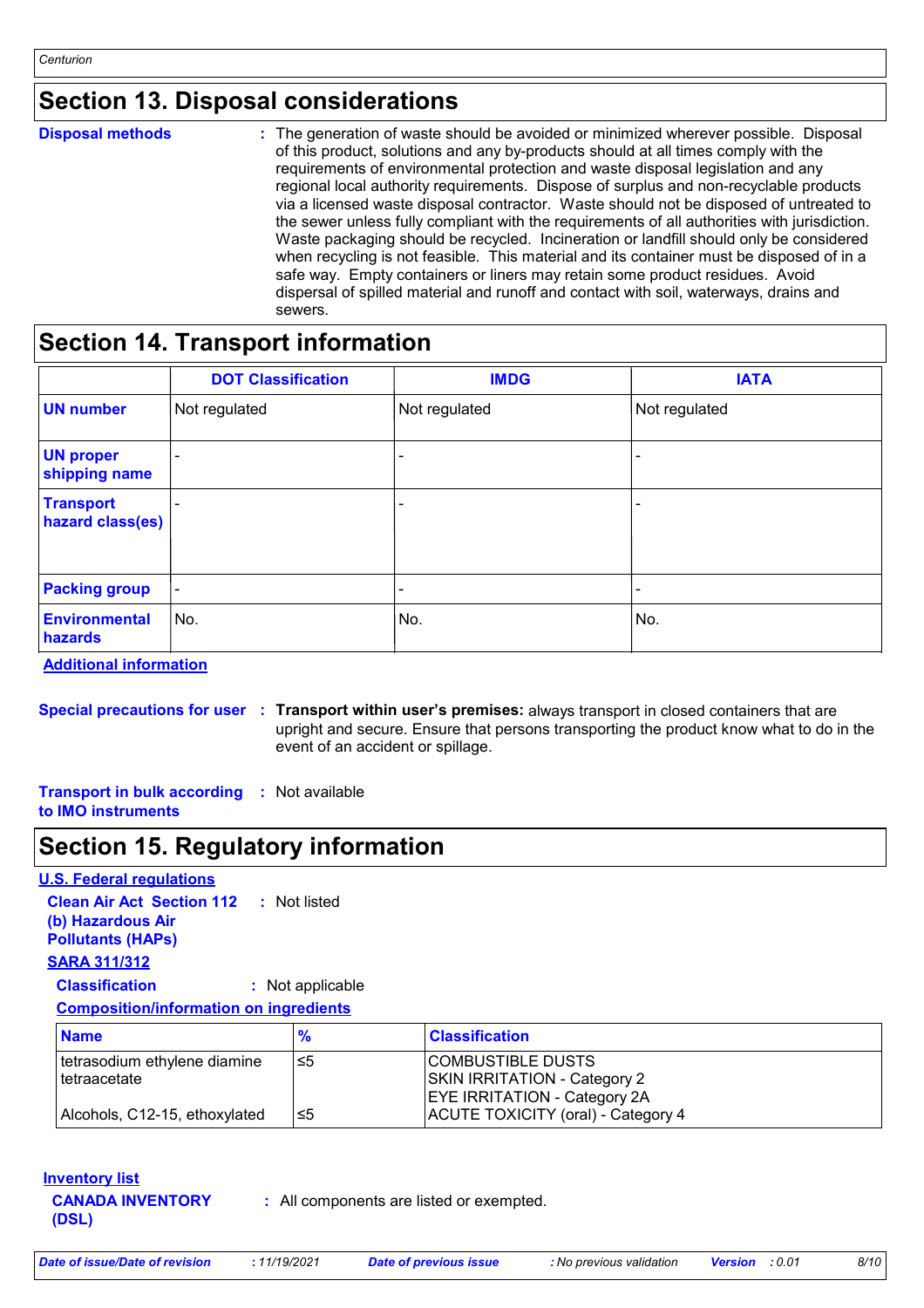### **Section 15. Regulatory information**

**United States inventory (TSCA 8b)**

**:** All components are active or exempted.

### **Section 16. Other information**

### **Hazardous Material Information System (U.S.A.)**



**Caution: HMIS® ratings are based on a 0-4 rating scale, with 0 representing minimal hazards or risks, and 4 representing significant hazards or risks. Although HMIS® ratings and the associated label are not required on SDSs or products leaving a facility under 29 CFR 1910.1200, the preparer may choose to provide them. HMIS® ratings are to be used with a fully implemented HMIS® program. HMIS® is a registered trademark and service mark of the American Coatings Association, Inc.**

**The customer is responsible for determining the PPE code for this material. For more information on HMIS® Personal Protective Equipment (PPE) codes, consult the HMIS® Implementation Manual.**

#### **National Fire Protection Association (U.S.A.)**



**Reprinted with permission from NFPA 704-2001, Identification of the Hazards of Materials for Emergency Response Copyright ©1997, National Fire Protection Association, Quincy, MA 02269. This reprinted material is not the complete and official position of the National Fire Protection Association, on the referenced subject which is represented only by the standard in its entirety.**

**Copyright ©2001, National Fire Protection Association, Quincy, MA 02269. This warning system is intended to be interpreted and applied only by properly trained individuals to identify fire, health and reactivity hazards of chemicals. The user is referred to certain limited number of chemicals with recommended classifications in NFPA 49 and NFPA 325, which would be used as a guideline only. Whether the chemicals are classified by NFPA or not, anyone using the 704 systems to classify chemicals does so at their own risk.**

#### 11/19/2021 **: History Date of printing Date of issue/Date of revision Version Date of previous issue :** 0.01 **:** 11/19/2021 **:** No previous validation *V* Indicates information that has changed from previously issued version. **References :** Not available **Key to abbreviations :** ATE = Acute Toxicity Estimate BCF = Bioconcentration Factor GHS = Globally Harmonized System of Classification and Labelling of Chemicals IATA = International Air Transport Association IBC = Intermediate Bulk Container IMDG = International Maritime Dangerous Goods LogPow = logarithm of the octanol/water partition coefficient MARPOL = International Convention for the Prevention of Pollution From Ships, 1973 as modified by the Protocol of 1978. ("Marpol" = marine pollution) UN = United Nations **Classification Justification** Not classified.

#### **Procedure used to derive the classification**